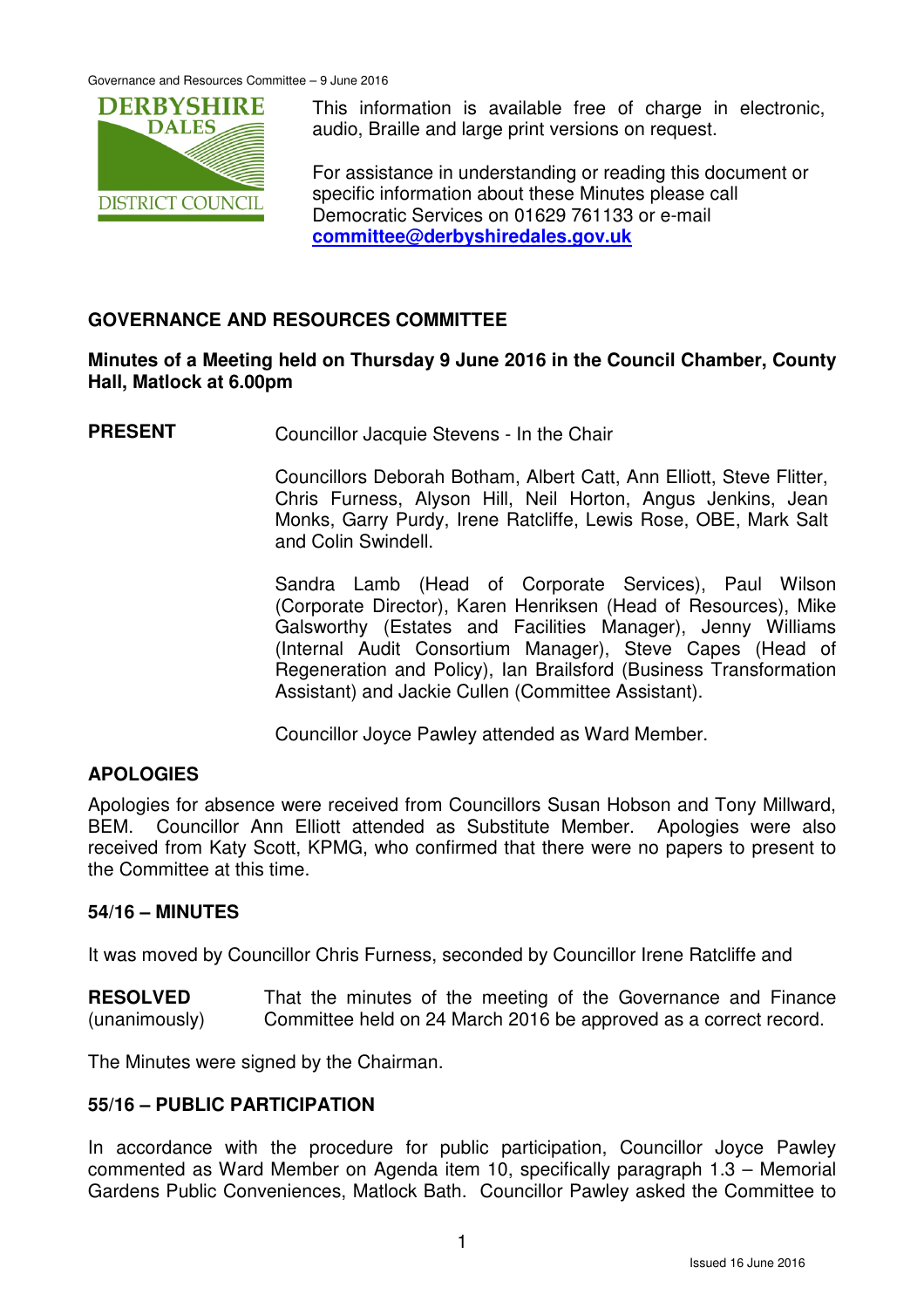consider whether the tender documents had been too prescriptive, and whether they could be modified in order to encourage fresh tenders.

## **56/16 – INTERESTS**

Councillor Irene Ratcliffe declared a non-pecuniary interest in Agenda item No. 10 (paragraph 1.3 – Memorial Gardens Public Conveniences, Matlock Bath) as she was a non-elected member of Derbyshire County Council and would be involved in the future project to be undertaken by the District Council in partnership with DCC.

## **57/16 – ARC LEISURE, MATLOCK – REPAIRS TO TEACHING POOL**

Councillor Angus Jenkins arrived at 6.20pm during discussion of this item.

The Committee considered a report that outlined the problems experienced at the Arc Teaching Pool and the actions taken to arrange the necessary repairs.

The Estates and Facilities Manager advised the Committee that works were progressing on time and within budget. Investigative works had been carried out and a structural engineer had inspected the pool shell and found no signs of structural movement. An inspection had taken place by Ardex UK Ltd, the manufacturer of the grouts and adhesives used, and core samples of the screed, tiles and grouting were taken for analysis. It was noted that evidence had been retained such that an appropriate claim could be made should a latent defect in the construction of the pool be identified. At the time of writing, no latent defects had been identified.

It was moved by Councillor Albert Catt, seconded by Councillor Garry Purdy and

**RESOLVED Voting:**  That the actions taken in investigating the defective floor tiling and in placing an order with Plunkett Tiling Ltd in the sum of £10,600 + VAT to re-tile the Teaching Pool floor to be funded from the revenue budget are noted.

| vuuu.              |    |
|--------------------|----|
| For                | 14 |
| <b>Against</b>     | O  |
| <b>Abstentions</b> |    |

# **58/16 – INTERNAL AUDIT REPORTS CONCLUDED TO DATE UNDER THE 2015/16 OPERATIONAL AUDIT PLAN**

The Committee considered the internal audit reports produced in respect of the 2015/16 Internal Audit Plan.

The 2015/16 Operational Audit Plan was approved by Corporate Committee on 19 March 2015. A summary of reports issued covering the period 27th February to  $6<sup>th</sup>$  May 2016 for audits included in the 2015/16 Internal Audit Plan was attached as Appendix 1 to the report; this showed for each report a summary of the Overall Audit Opinion of the audit and the number of recommendations made / agreed where a full response had been received.

An overall assessment of the reliability of the internal controls examined was tabled in the report. It was noted that 6 reports had been issued; 5 with a good opinion and 1 with a satisfactory opinion. 4 recommendations were made, all of which had been accepted, and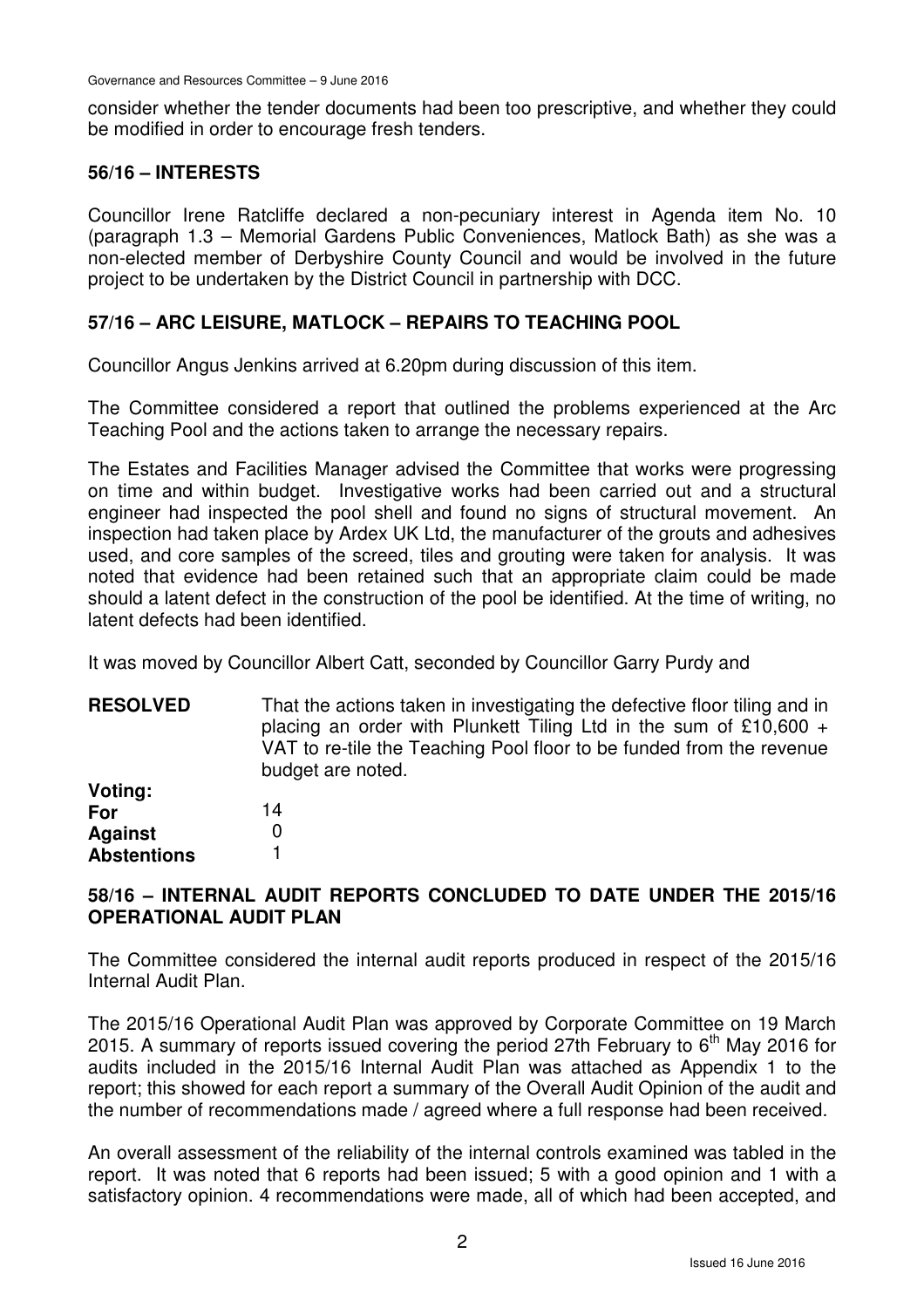Governance and Resources Committee – 9 June 2016

it was confirmed that there were no issues arising relating to fraud that needed to be brought to the Committee's attention.

It was moved by Councillor Steve Flitter, seconded by Councillor Irene Ratcliffe and

**RESOLVED** (unanimously) That the Committee note the findings and conclusions of the internal audit reviews.

## **59/16 – INTERNAL AUDIT ANNUAL REPORT 2015/16**

The Committee considered a report that:

- Presented a summary of the internal work undertaken from which the opinion on the internal control environment was derived;
- Provided an opinion on the overall adequacy and effectiveness of the Council's control environment including any qualifications to that opinion;
- Drew attention to any issues that required inclusion in the Annual Governance Statement;
- Compared work actually undertaken with that which was planned and summarised performance;
- Commented on compliance with the Public Sector Internal Audit Standards (PSIAS);
- Reviewed progress against the internal audit improvement plan and presented a new improvement plan;
- Commented on the results of the quality assurance programme;
- Confirmed the organisational independence of internal audit;
- Reviewed the performance of the Internal Audit Section against the current Internal Audit Charter.

Appendix 1 to the report detailed the audit reports included in the 2015/16 internal audit plan, showing for each report the overall opinion on the reliability of the internal controls. These opinions were summarised in the report. It was noted that there were no issues relating to fraud arising from the reports detailed in Appendix 1.

Progress against the last improvement plan was reported to this Committee in July 2015. With the exception of the external review of internal audit and ongoing targets, that improvement plan had been completed and the new improvement plan for the internal audit section was attached as Appendix 3 to the report.

Quality control procedures had been established within the internal audit section, as set out in the report, which had ensured conformance with the PSIAS.

It was moved by Councillor Lewis Rose, OBE, seconded by Councillor Irene Ratcliffe and

**RESOLVED** That the Internal Audit Annual Report for 2015/16 be noted.

(unanimously)

# **60/16 –INTERNAL AUDIT CHARTER**

The Committee considered a report on the results of a review of the Internal Audit Charter and that sought approval for the updated Charter.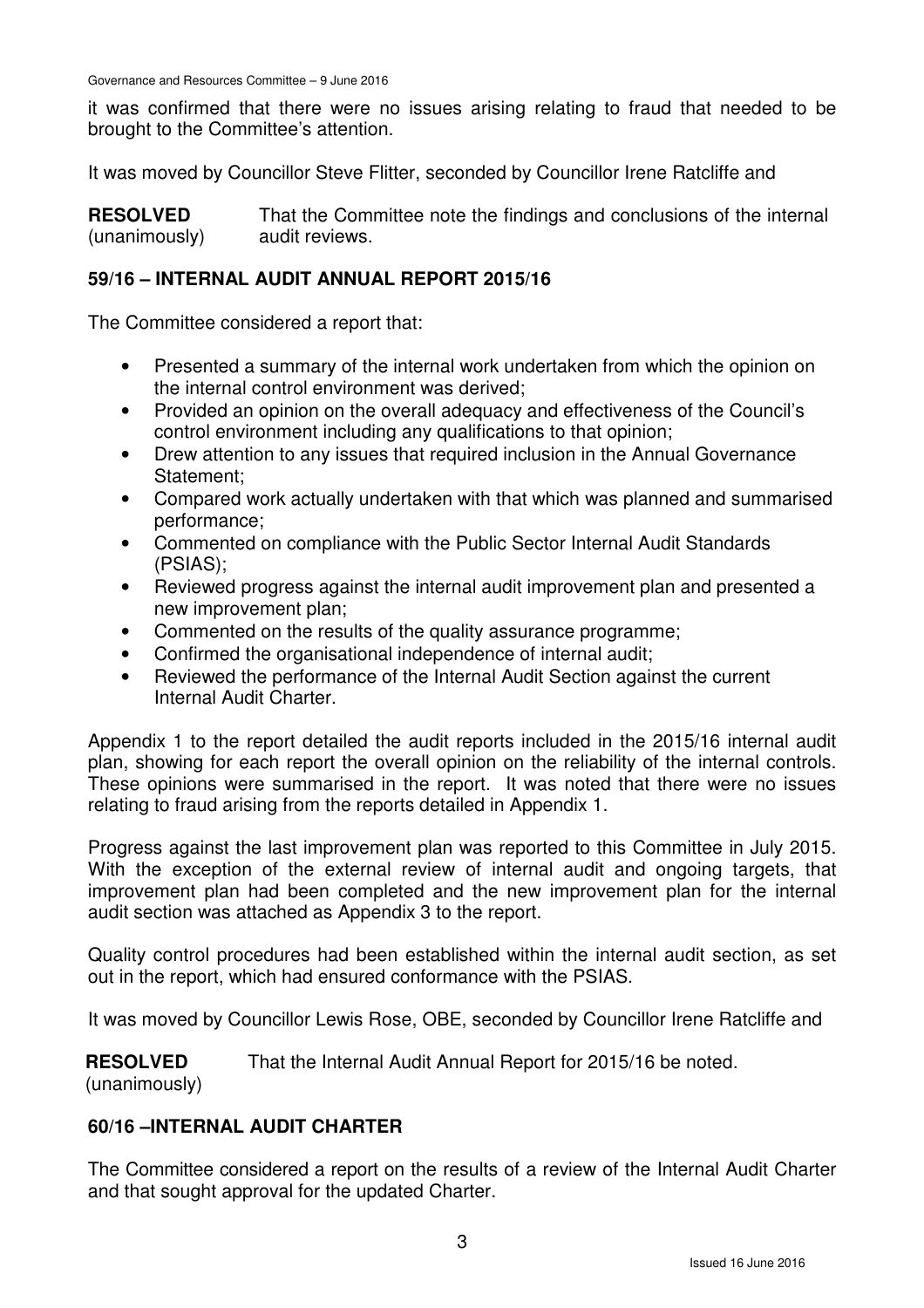In September 2015 the Internal Audit Charter was formally updated and approved by the Governance and Resources Committee. The Charter was not due for review until September 2016; however the Public Sector Internal Audit Standards were revised in April 2016 and therefore the Internal Audit Charter had been updated accordingly, as outlined in the report.

The Internal Audit Charter at Appendix 1 to the report had been updated to reflect the changes.

It was moved by Councillor Garry Purdy, seconded by Councillor Angus Jenkins and

#### **RESOLVED** (unanimously)

- 1. That Members note the outcome of the review of the Internal Audit Charter.
- 2. That the updated Internal Audit Charter be agreed.
- 3. That the Internal Audit Charter be reviewed in 2 years' time or sooner in the event of any significant changes being made to the Public Sector Internal Audit Standards.

# **61/16 – CHANGES TO CAPITAL PROGRAMME 2016-2017**

The Committee considered a report that outlined additional capital funding required, and that recommended inclusion of these amounts, in the revised Capital Programme proposals for 2016/17 to 2019/20 to be considered by full Council.

The Chairman advised Members that items paragraphs 1.1 and 1.2 would be considered together, and paragraph 1.3 would be considered as a separate item.

- 1.1 Ashbourne Leisure Centre –Dehumidifier and Heating Plant Upgrades
- 1.2 Ashbourne Civic Square –Resurfacing Works

Details of the work required in respect of these two schemes were set out in the report. It was noted that the Leisure Centre works were originally included in the sum of £327,000 approved as part of the Condition Survey Works at the 17 September 2015 meeting of this Committee, together with an additional £40,000 which was included in financial year 2019/20 for three replacement dry-side boilers. However, due to issues that had subsequently arisen it was recommended that the £40,000 in the 2019/20 Capital Programme be brought forward to 2016/17 and an additional £75,000 was requested in the 2016/17 Capital Programme to finance these works.

With regard to Ashbourne Civic Square resurfacing works, it was noted that this had been removed from the Capital Programme at a previous review. However, now that the redesign and re-surfacing of Shawcroft Car Park had been completed, this area looked unsightly and continued to incur high maintenance costs.

The proposed scheme, at a budget cost of £50,000, involved providing a new surface and landscaping of Civic Square, which would really enhance this area of the town and would also allow it to be used for staging of markets and increase its suitability for use for Civic Events. It was therefore recommended that an additional £50,000 be requested in the 2016/17 Capital Programme to finance these works.

It was moved by Councillor Lewis Rose, seconded by Councillor Jean Monks and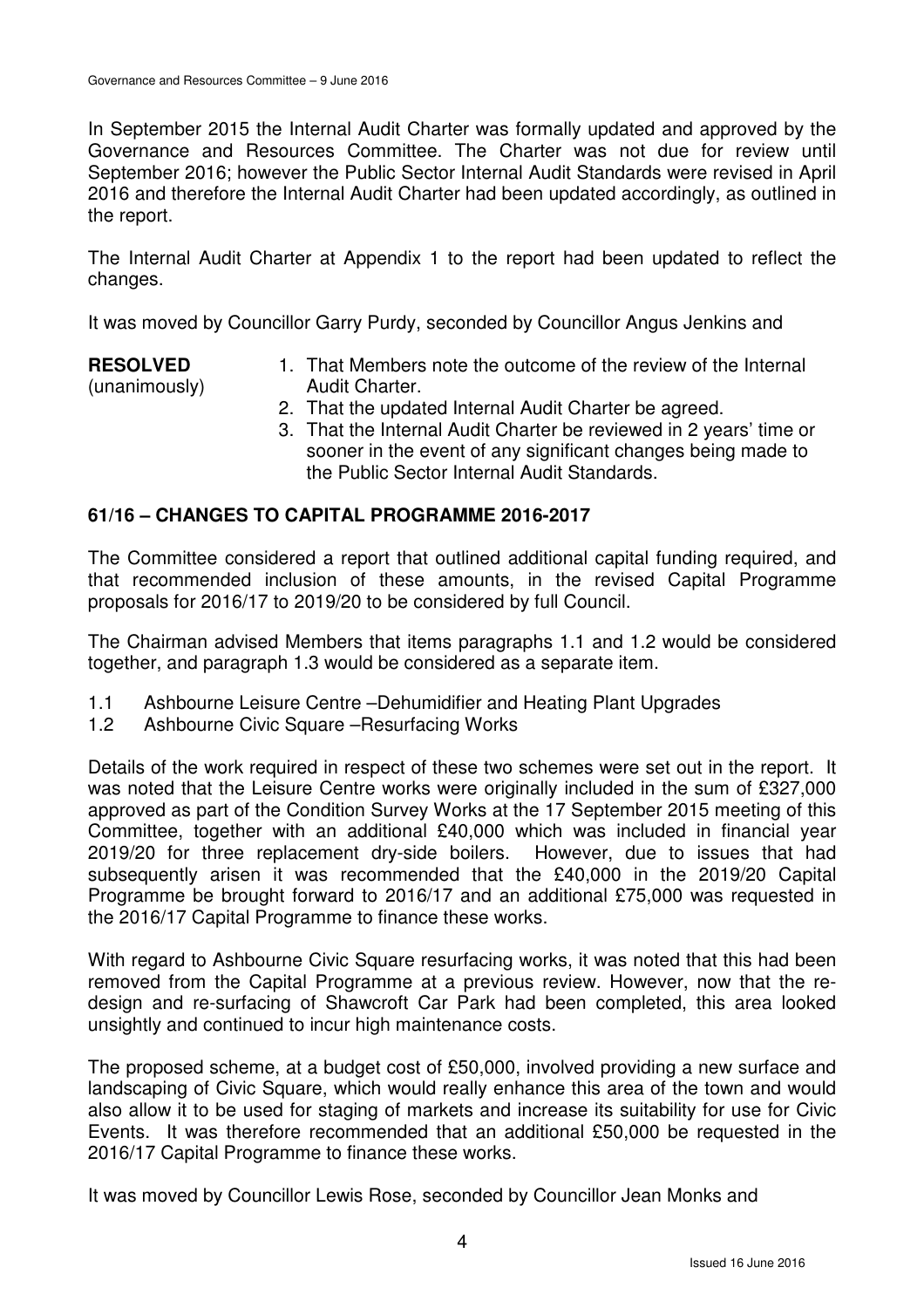**RESOLVED** (unanimously) That the business cases outlined in paragraphs 1.1 and 1.2 of the report be referred to Council in June 2016 to be considered for funding alongside other capital scheme business cases and, if approved, capital works identified in paragraphs 1.1 and 1.2 of the report be implemented.

#### 1.3 Memorial Gardens Public Conveniences, Matlock Bath – Major Structural Repairs

Following the identification of major structural defects at the above property as part of the District Council's programme of Condition Surveys last year, a number of options were considered and were subject to public consultation, the outcome of which was reported to the 17 September 2015 meeting of this Committee where it was resolved that the building be repaired and internally refurbished at a budget cost of £236,000.

However, there had subsequently been a number of issues, including the presence of bats and problems with access to neighbouring private land, which had delayed the projected start date for this project to 01 October 2016. Additionally, the successful tender for the works had come in substantially over budget at £324,000.

At the time of writing, a meeting was being arranged with the proposed contractor to discuss the implications of the delayed start date and to agree some cost engineering measures to reduce the overall scheme cost. Given the above and so as not to delay the project any further, it was therefore recommended that an additional £88,000 be requested in the 2016/17 Capital Programme to finance these works.

It was moved, as amended, by Councillor Lewis Rose OBE, seconded by Councillor Garry Purdy and

**RESOLVED** (unanimously) That the business case outlined in paragraph 1.3 of the report be referred to Council in June 2016 following further refinement of costs, to be considered for funding alongside other options for this building and other capital scheme business cases and, if approved, capital works identified in paragraph 1.3 of the report be implemented.

## **62/16 - LAND HOLDINGS REVIEW – LAND OFF ST JOHN'S STREET, ASHBOURNE**

The Committee considered a report on a site that was to be included in Phase 3 of the Land Holdings Review earlier this year but was delayed pending further legal advice. Following detailed consideration of planning, legal and estate management factors, it was recommended that the site should be sold on the terms stated in the report.

It was moved by Councillor Lewis Rose OBE, seconded by Councillor Albert Catt and

**RESOLVED** (unanimously) That subject to no adverse comments being received from the Ward Member or Ashbourne Town Council, the site shown edged in heavy black in the plan at Appendix. 1 is transferred freehold to the owner of Nos. 30-34 St John's Street for the consideration of £500 (five hundred pounds) subject to the payment of the District Councils reasonable legal costs.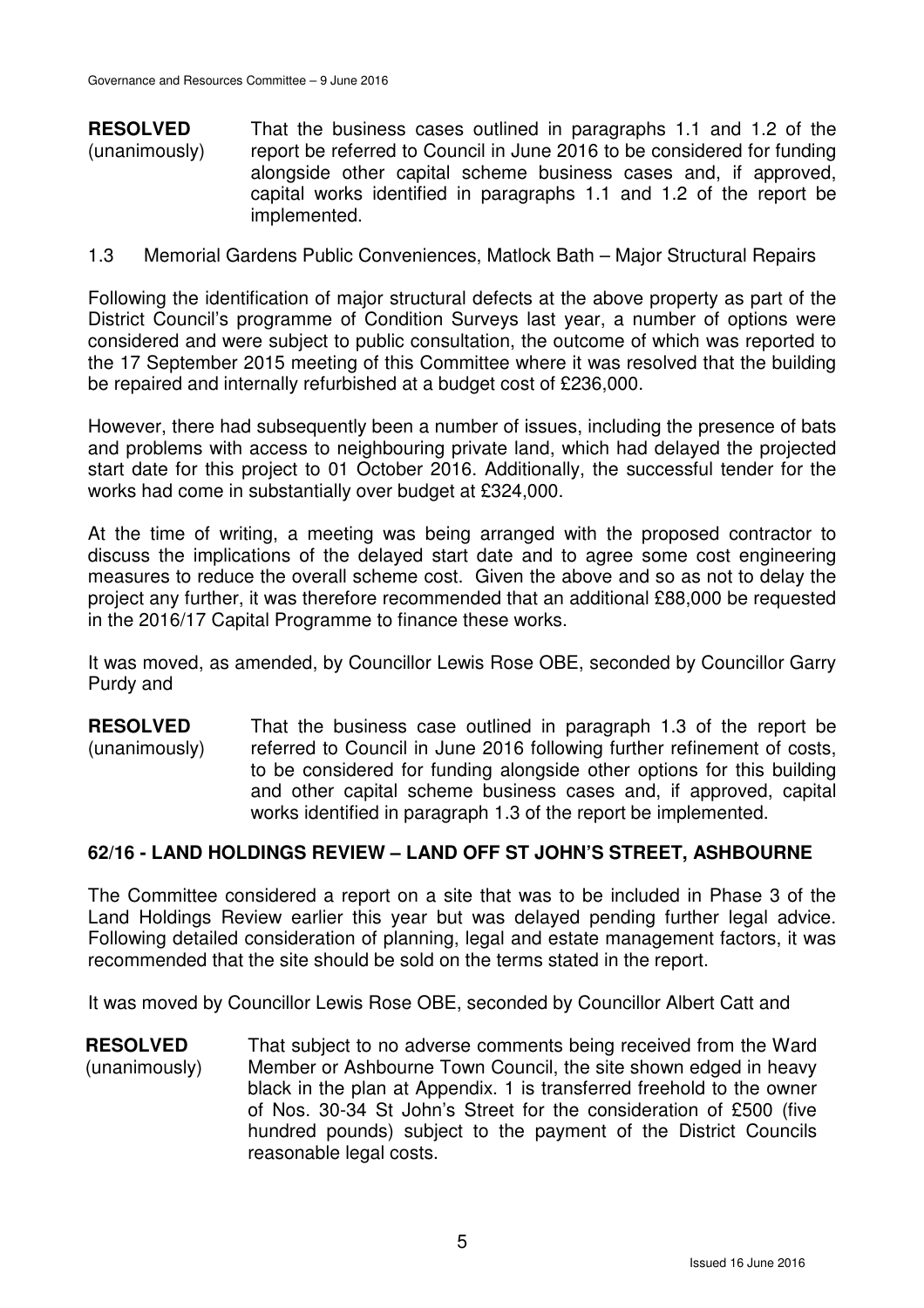# **63/16 - LAND HOLDINGS REVIEW – LAND OFF KING EDWARD STREET, ASHBOURNE**

The Committee considered a report concerning the approach made previously by Sainsbury's Supermarkets Ltd. (SSL) for the inclusion of an area of District Council owned land off King Edward Street, Ashbourne in a proposed care home development that was approved at the 29 January meeting of this Committee.

Since then a legal issue had been identified regarding the reserved right of way in favour of the privately owned development site to the South East of the District Council's retained car park. This would result in a change to the access arrangements and a corresponding reduction in the number of car parking spaces available in the new pay and display car park to be provided as part of the scheme. An increase of £8,000 in the Capital Receipt had been agreed to compensate for this.

It was noted that the proposed scheme had yet to obtain Planning Consent. The consideration of the Heads of Terms and disposal of the District Council's land by this Committee would be entirely without prejudice to any future decisions by the District Council as Planning Authority.

Members were advised that paragraph 2.2 of the report referred to the initial capital receipt figure; this should be increased by £8,000 as stated above.

It was moved by Councillor Lewis Rose OBE, seconded by Councillor Garry Purdy and

- **RESOLVED** (unanimously) 1. That the amended offer from SSL as outlined in paragraph 1.3 of the report is accepted, subject to the necessary planning consents being obtained by SSL.
	- 2. That Members note that the disposal in (1) above comprises an undervalue transaction permitted under the General Disposal Consent 2003.

## **64/16 – ANNUAL GOVERNANCE STATEMENT**

The Committee considered a report on the Annual Governance Statement and the extent of its compliance with its own code of governance. The report sought Members' approval of the Annual Governance Statement for 2015/16, which was consistent with the CIPFA/SOLACE Framework "Delivering Good Governance in Local Government", and met the requirements of the Accounts and Audit Regulations 2015.

The Accounts and Audit Regulations 2015 required local authorities to conduct a review of its system of internal control at least once a year, and to publish an annual governance statement prepared in accordance with proper practices in relation to internal control. The Annual Governance Statement was attached as Appendix 1 to the report and described the key elements of the governance framework and the process that had been applied in maintaining and reviewing the effectiveness of the governance framework. Section 6 of the Annual Governance Statement identified significant governance issues.

It was moved by Councillor Steve Flitter, seconded by Councillor Irene Ratcliffe, and

**RESOLVED** 1. That Members approve the Annual Governance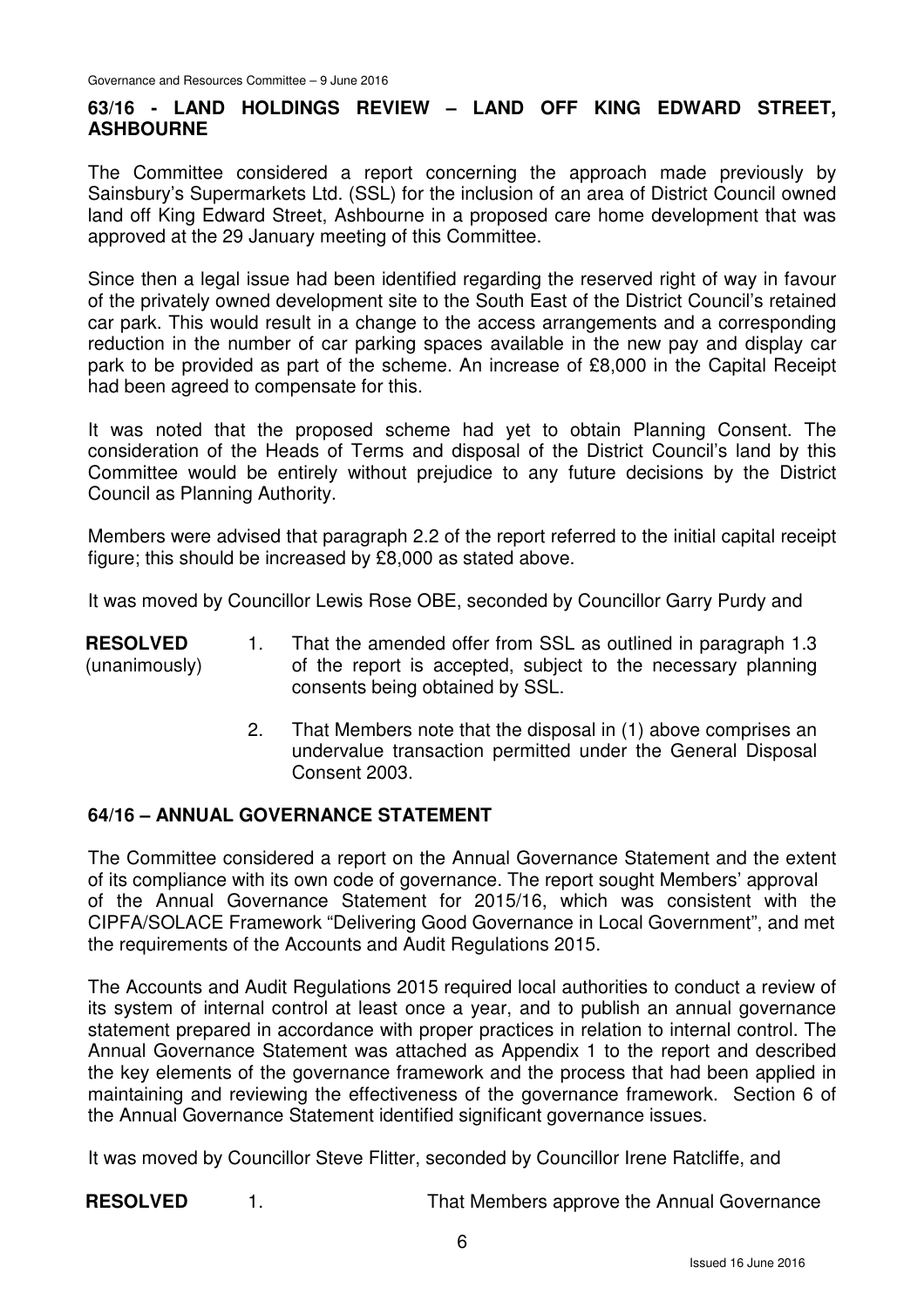$($ unanimously $)$  2. That the significant governance issues, and the actions to a

# **65/16 – ELECTRONIC DOCUMENT MANAGEMENT SYSTEM**

The Committee considered a report on the deployment of an Electronic Document Management System (EDMS) that was approved by Corporate Committee on 20 March 2014, subject to a viable business case being presented to the Corporate Leadership Team. The business case was approved on 22 March 2016, but the level of capital expenditure required exceeded that previously set aside for this project. The report requested release of the Information Technology Reserve to procure and implement EDMS for the Council.

The Administration Service Review report (issued 28 November 2013) stated that the Transformation Hub be recommended to:

- Procure a document management system with workflow that linked to and integrated with existing back office systems;
- Evaluate the current Northgate EDMS.

As a result of these recommendations a detailed EDMS options appraisal was carried out by the Transformation Team and approved by the Corporate Leadership Team in February 2014, and again in March 2015. A figure of £50,000 to be drawn from the Information Technology Reserve was allocated to finance the project. The project team had clarified the potential benefits of introducing an EDMS across the District Council, as listed in the report, together with the options open to the District Council.

The Northgate Information@Work EDMS was already used in the Development Management and Revenues and Benefits sections, and after considering the options and associated costs (as set out in the full business case appended to the report) the Corporate Leadership Team concluded that Option 1 - to purchase a fully corporate version of the Northgate system with additional modules - represented the maximum value for money and available functionality, and that this should be the recommended option.

A demonstration of the latest version of the software from Northgate took place on 26 January 2016. Subsequent to this demonstration, Northgate provided substantially discounted prices (based upon a five year agreement and as detailed in the report) for a full corporate deployment, as set out in the report. Total project costs were tabled in the report, and a shortfall of around £95,000 to meet the initial (capital) costs was identified.

It was moved by Councillor Angus Jenkins, seconded by Councillor Chris Furness and

**RESOLVED** (unanimously)

- 1. The Northgate Information@Work system be adopted as the corporate Electronic Document Management System (EDMS)
- 2. Council is requested to update the Capital Programme by an additional £95,000 from the Information Technology Reserve for this project, to be considered for funding alongside other capital schemes, on the basis of the business case outlined in this report
- 3. Council is requested to waive the requirement for competitive tender on this occasion, in conformance with the Contract Standing Orders